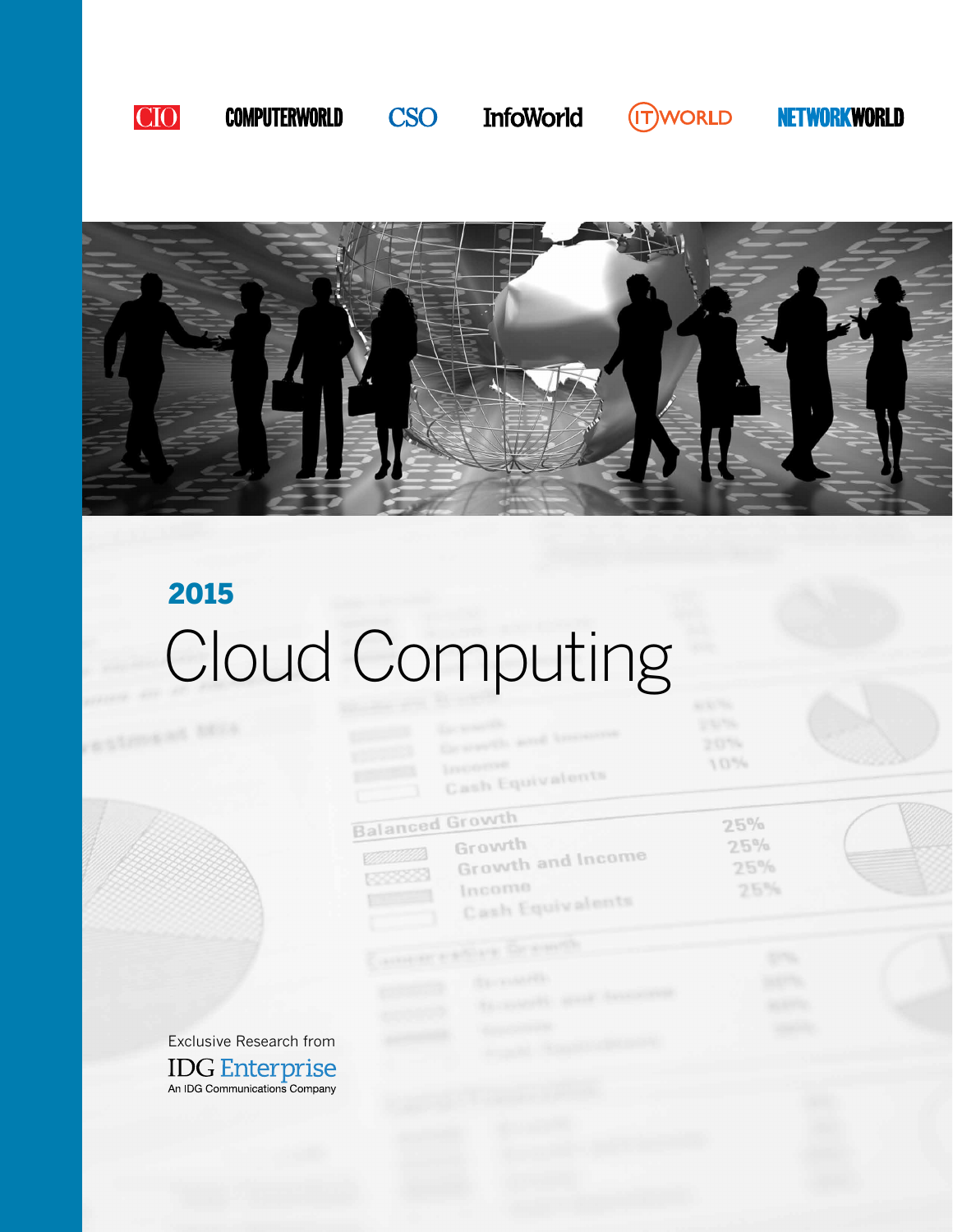## 2015 IDG Enterprise Cloud Computing Survey

## **The Cloud Computing Market Solidifies**

*Traditional and emerging models rise as companies anticipate moving more than half their IT environment to the cloud by 2016*

Despite the persistence of security concerns, companies are moving a wider variety of both IT and business operations to the cloud at a steady pace — indeed, they expect more than half their IT environment to be cloud-based by 2016. While the expanding cloud services market offers them a plethora of vendors to choose from, they are largely relying on a handful of trusted market leaders, according to a survey of 962 IT decision-makers.

The results of IDG Enterprise's survey represent the practices and opinions of technology buyers whose organizations have already moved at least one application or a portion of their infrastructure to the cloud, or who plan to do so. Nearly threequarters (72%) have already made cloud investments, while 16% plan to do so in the next 12 months. The remaining 11% plan to move applications or infrastructure to the cloud within the next three years.

For the first time, companies can foresee a time when more than half their IT environment will be in the cloud. Currently, 8% of respondents boast an entirely cloud-based IT environment, but they are outliers. On average, companies have 44% of their IT environment in the cloud. They anticipate that will expand by 12 percentage points over the next 18 months so that an average 56% of their IT environment is in the cloud by the end of 2016.

The survey results also indicate that while companies will continue to use a mix of public, private and hybrid cloud models, private cloud is gradually becoming the preferred option. Companies' current cloud deployments are tilted toward private cloud (23%) over public (16%), and they expect their use of each will expand at approximately the same rate over the next 18 months. By the end of 2016, private clouds will make up 27% of the average company's IT environment, while the public cloud will account for 21%.

Meanwhile, migration to hybrid cloud, which involves connecting a mix of public and private clouds together, remains similar to last year. In 2014, companies anticipated that their usage of this model would grow to 7% from 5% by the end of 2015. In the 2015 survey, they predict their use of hybrid cloud will increase by 3 percentage points by the end of 2016 from the current 6%. At that point, hybrid clouds will still account for less than 9% of the average company's IT environment.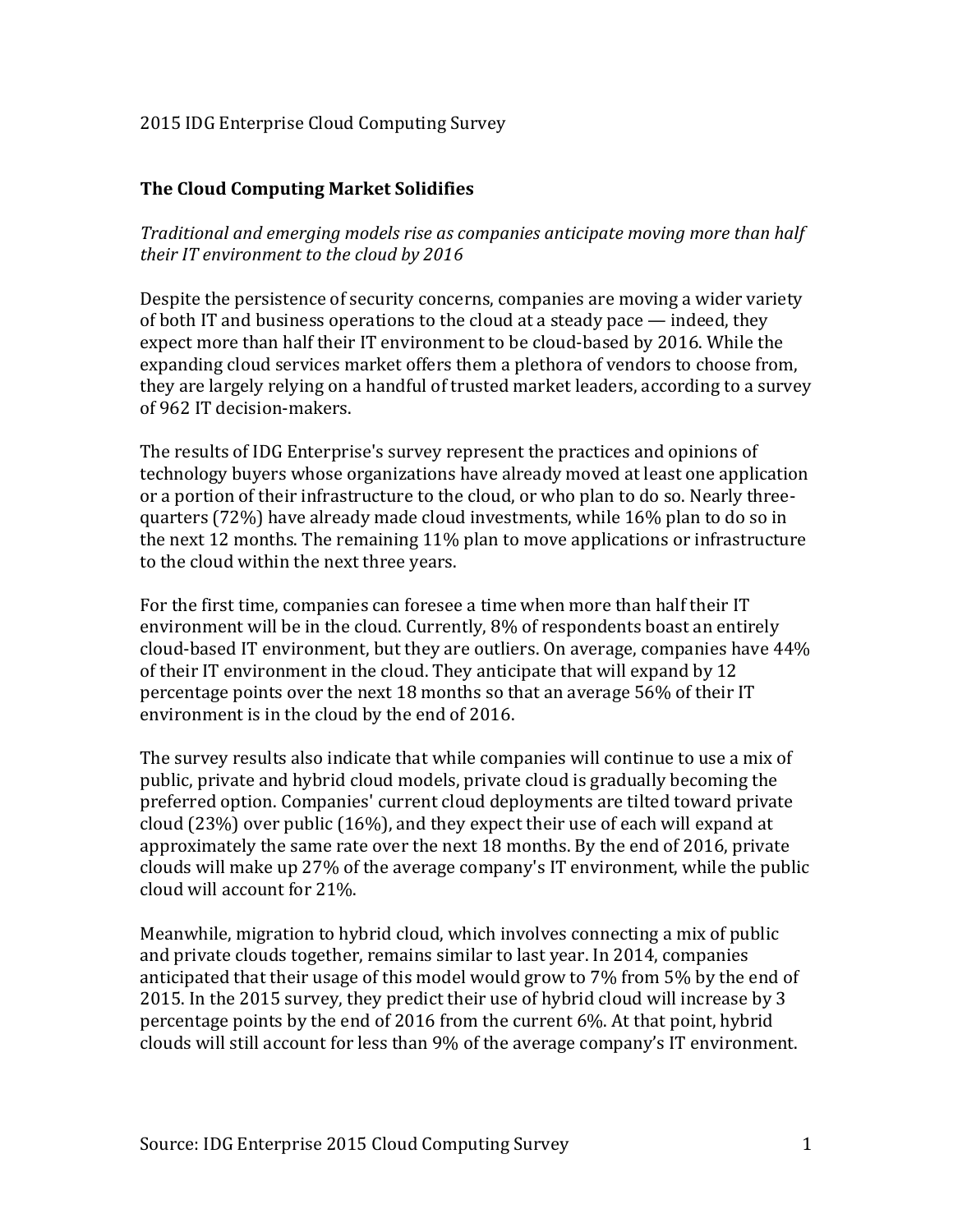There are significant differences, however, between large and small to mid-sized companies and industries. Enterprise organizations, with 1,000 or more employees, strongly prefer private clouds, as do financial services companies.

Regardless of their preferred model, the average company plans to dedicate one quarter of its IT budget to cloud computing in the next 12 months, or an average of \$1.6 million. Unsurprisingly, larger companies plan to spend far more than smaller ones, \$2.8 million compared to \$578,000. However, larger companies' projected average spending on cloud is down from \$3.3 million the previous year, whereas smaller companies' is up from \$400,000. Spending also varies by industry, with high tech, professional services, and health care organizations planning to spend significantly more of their IT budgets on cloud services.

# **Allocating Cloud Spending**

Although two-thirds of companies (67%) plan to allocate some part of their cloud computing budget towards Software-as-a-Service (SaaS), the majority of companies plan to spend half of their cloud budget on SaaS. A solid 23% of those planning to invest in SaaS intend to spend 75% or more of their cloud budget on it.

More than half (57%) plan to invest an average of 30% of their cloud budget in Infrastructure-as-a-Service (IaaS), and nearly 20% of those planning an IaaS investment expect to devote at least half their cloud budget to it. Nearly half (45%) plan to spend an average of 19% of their cloud budget on Platform-as-a-Service (PaaS).

Storage-as-a-Service, Disaster-Recovery-as-a-Service, and Monitoring-as-a-Service are in particular favor. Nearly three in four companies already use or plan to deploy Storage-as-a-Service in the next year, although financial services is notable in its avoidance, presumably reflecting security concerns. More than half are using or planning to use Disaster-Recovery-as-a-Service (59%) and Monitoring-as-a-Service (54%).

Enterprise organizations in particular are also using APIs to integrate a variety of applications and other workloads into the cloud in the next 12 months: 58% are using them to integrate with databases, messaging systems, portals, or storage, while 48% are connecting the application layer with cloud and underlying IT infrastructure.

# **Setting Priorities, Making Choices**

Despite making spending plans, 56% of companies are still identifying IT operations that are candidates for cloud hosting. This is unchanged since 2014, while the percentage of companies that have finished the process of identifying the IT operations they're comfortable migrating to current cloud offerings  $-36\%$  - is actually down 2% from the previous year. This may be due to a series of well-

Source: IDG Enterprise 2015 Cloud Computing Survey 2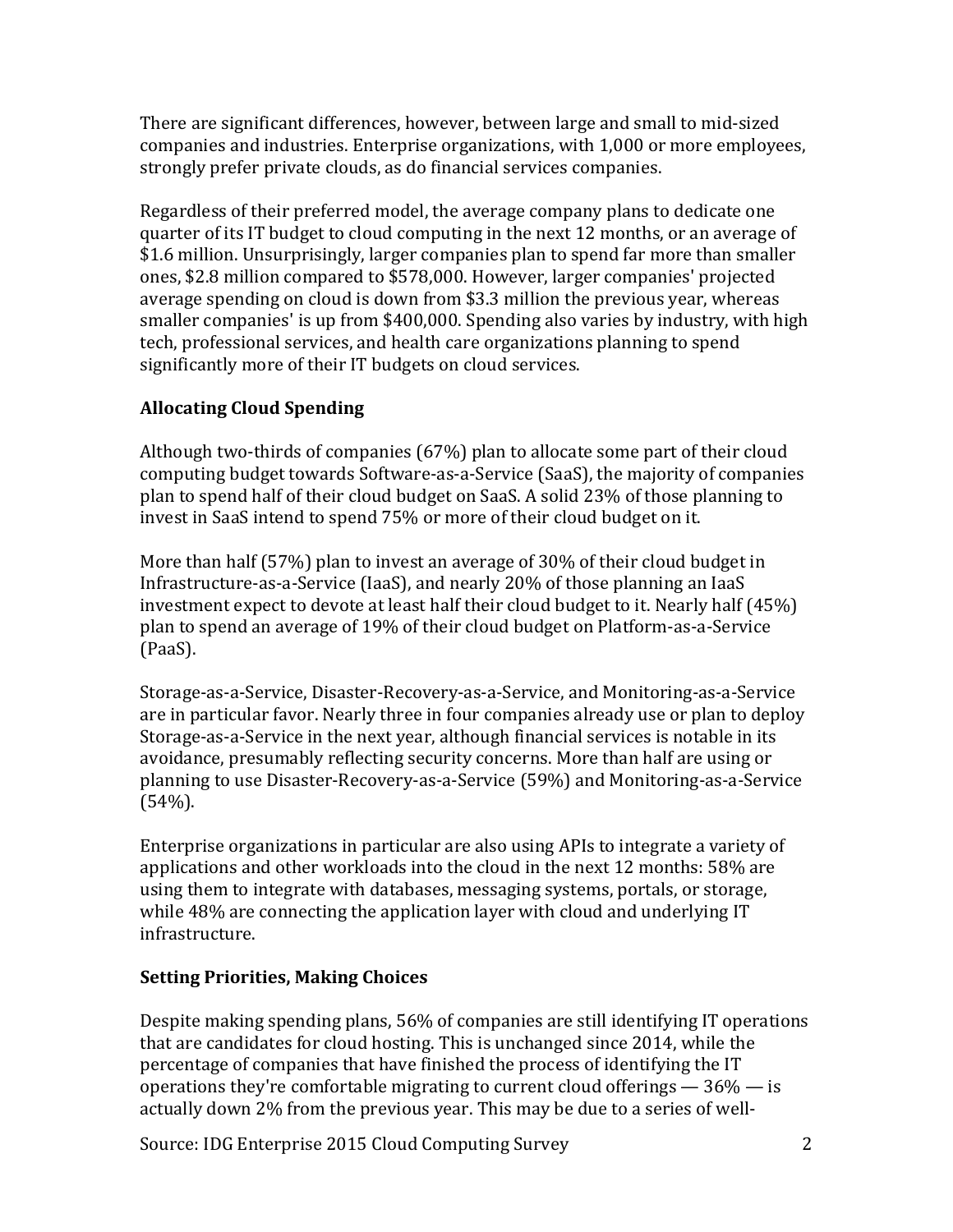publicized hacking incidents in the last two years. Alternatively, it may be that so many new cloud offerings have emerged that the task of evaluating them is taking more time.

Whatever the reason, decision-makers are being driven by clear goals and objectives. Overall, companies cited lowering total cost of ownership and enabling business continuity as their top reasons for investing in cloud initiatives, followed by speed of development and replacing on-premise legacy systems. However, IT and business have markedly different goals. IT wants to enable business continuity, lower TCO, and replace on-premise systems, in that order. Business wants to focus on speed of development, followed by reducing resource waste and lowering TCO.

Objectives also vary by industry. Financial services' second most important goal is achieving greater flexibility to react to changing market conditions — unsurprising given turbulent global financial markets, but notable as a relatively low priority for all other industries (46% versus 28% overall). Government and manufacturing, on the other hand, are significantly more likely than other industries to rank replacing legacy systems as a high priority.

### **Security: Still an Issue**

Across the board, more than two-thirds of respondents (67%) cite security concerns as the top barrier to cloud computing, with integration (43%) and compliance issues (35%) in second and third place. In many ways, these are three aspects of what companies call their top challenge in integrating cloud applications and services: ensuring the security of data as it moves to and from the cloud (66%). It also explains why companies' top three criteria for determining which applications to migrate to the cloud are the sensitivity of data accessing or being accessed by the application (83%), importance to daily business operations (82%), and the cost associated with migration (75%).

Given that security is both the top barrier to implementing a cloud strategy and the top challenge of ensuring interoperability, it's understandable that 54% of companies also say they need to be sure their cloud service providers' security meets compliance requirements before they make any further cloud commitments. It's also unsurprising that they cite access across untrusted networks (41%) and uncertain ability to enforce their own security policies at a provider site (41%) as their top challenges for securing data in the public cloud.

However, in a sign that companies are finally recognizing that the cloud can be just as secure as on-premise systems, 77% of organizations say they're somewhat or very confident in the security of the information they've placed in the cloud; which is up from 74% last year. There is some slight difference by company size, as enterprise organizations remain more cautious when it comes to cloud. Eighty percent of small to mid-sized organizations say they are confident compared to only 74% of enterprises.